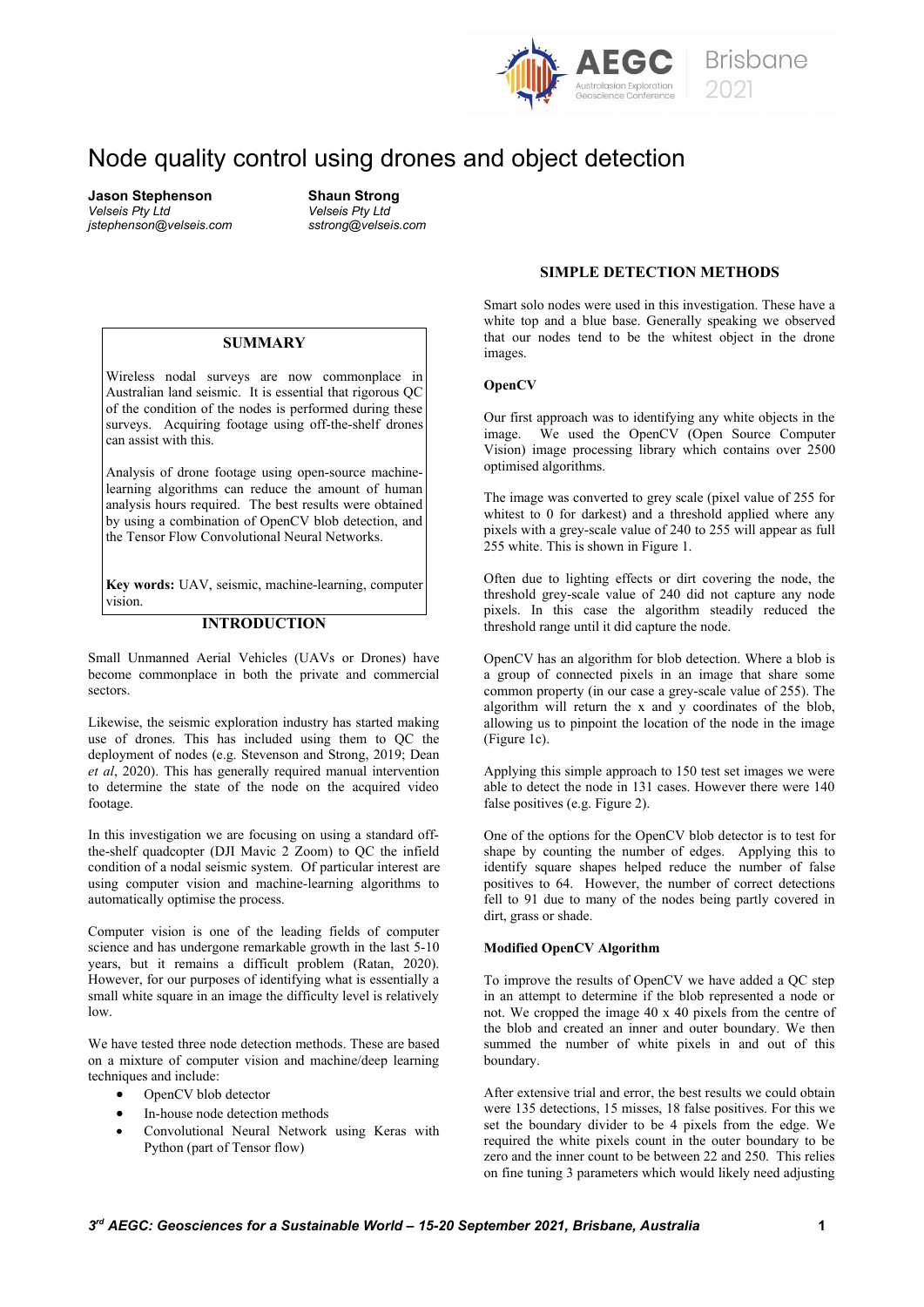for different terrain and certainly for different image resolution or drone flight heights. Therefore, we need to look at more advanced methods.



**Figure 1. Implementation of OpenCV. (a) cropped image with a planted node at the middle. (b) black/white threshold converted image after grey-scale. (c) node location identified using OpenCV blob detection.**



**Figure 2. Examples of false node identification by OpenCV simple blob detection.**

## **CNN MACHINE LEARNING**

Machine Learning is the set of tools that allow computers to "learn" to recognise patterns within data without specific coding. These algorithms have been shown to be quite useful for the geophysical industry (e.g. Naeini and Prindle, 2018, Maniar et al, 2018)

Machine Learning techniques that utilise neural networks are arguably some of the most powerful (Ratan, 2020). These can be grouped in four different categories: Supervised Learning, Unsupervised Learning, Self-supervised Learning, and Reinforcement Learning. In this paper we are concentrating on a Supervised Learning approach.

For this investigation we have used the Convolutional Neural Network (CNN) which is commonly used in computer vision applications. The theory behind neural networks can quickly become quite complex. In this paper we have mainly focused on their application. Figure 3 provides simplified work flow of the concept.

When training the CNN model the labelled data consisted of 700 images of nodes correctly in the ground, 300 non-node images and 100 images of a node out of the ground. All images were 40x40 pixels in size. There were actually only 8 occasions where a node was out of the ground during the drone flights, so to make 100 images we had to take multiple shots of the same node at slightly different angles from the video footage.

Since we only have a limited dataset we needed to guide the CNN to focus on only the parts of the image where nodes are likely to be. To achieve this we have used the OpenCV blob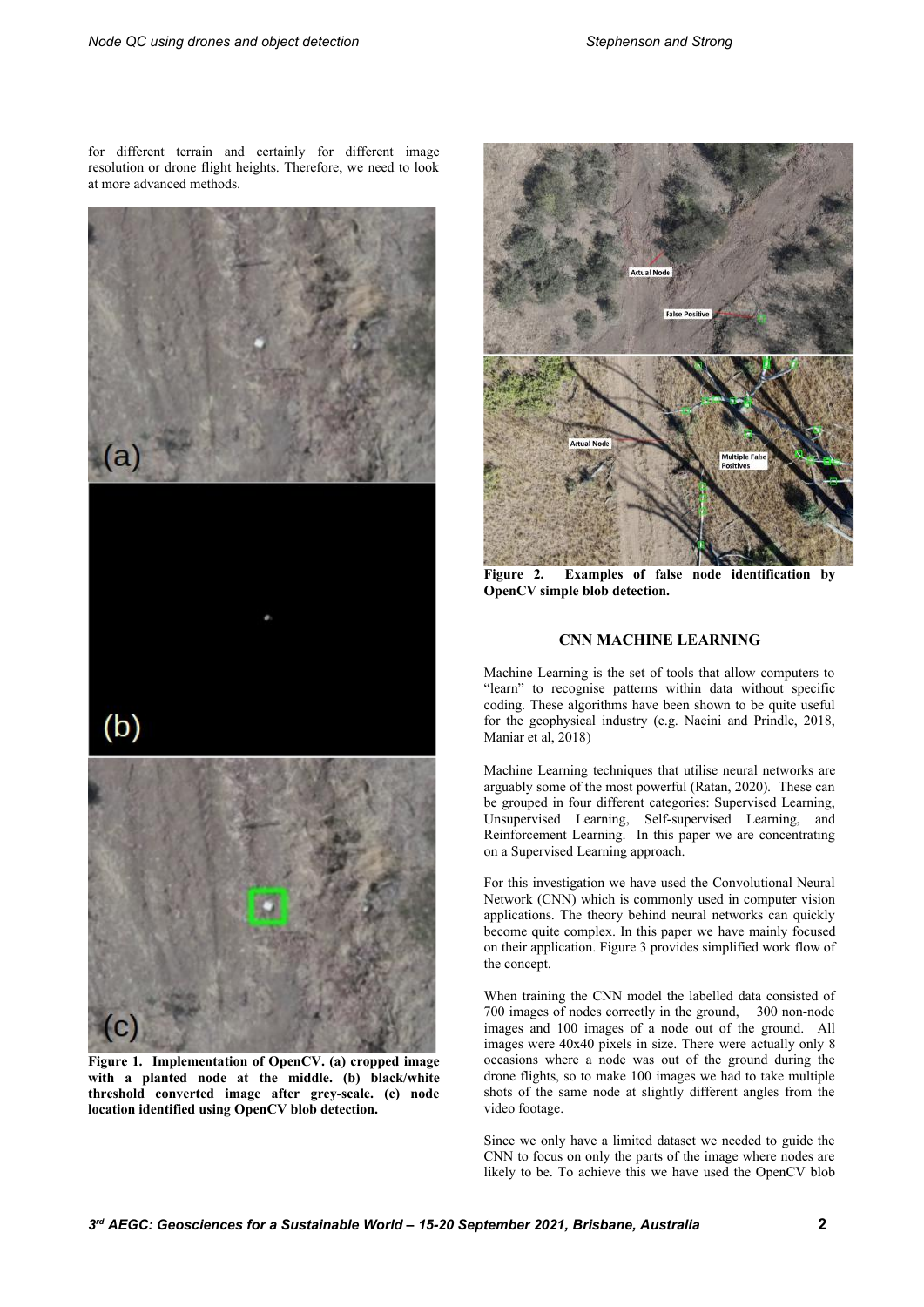detection algorithm to select possible node locations. Then CNN is used to identify these as "not a node", "node in the ground" or "node out of the ground"



**Figure 3. Basic CNN work flow as applied to our application. (top) A training dataset is created including images in various states. These are labelled. The machine learning algorithm is applied to generate a model. (bottom) This is applied to new data.** 

Applying the CNN method on the same 150 images used in the previous section (grey-scale threshold range 210 to 240) did a great job of eliminating all the false positives.

Of course, the nodes that were not detected by the blob detector were not analysed. Widening the grey-scale threshold range has increase the number of detections but also increased the number of false positives (Table 1). It is likely that more training data may improve this further.

**Table 1. Node detections and false positives for various threshold ranges.**

| <b>Grey scale Range   Correct detection</b> |         | <b>False Positives</b> |
|---------------------------------------------|---------|------------------------|
| 220-240                                     | 133/150 |                        |
| 210-240                                     | 141/150 |                        |
| 200-240                                     | 141/150 |                        |
| 190-240                                     | 141/150 |                        |
| 180-240                                     | 143/150 | 13                     |

We next tested the CNN Model on a set of 420 images from a second drone flight. The results are quite good with 410 correctly detected nodes, 1 false positive, 5 of 7 node-out correctly identified.

The CNN model did a good job of distinguishing the difference between a node-in and a not-node image. However it was less effective at distinguishing between a node-in and a node-out. We were able to detect all nodes-out correctly by running two separate CNN models, one for (node-in and notnode) and one for (node-in and node-out).

Figure 4 shows a screen shot of the program we built to view the results.

## **CONCLUSIONS**

The use of drones as a support tool for seismic operations will only grow with time.

We have shown that open-source computer-vision and machine-learning algorithms can provide useful tools for the identification of the state of nodes. In this case the best results were derived by using the OpenCV blob detection algorithm in conjunction with multiple Convolutional Neural Networks (Tensor Flow).

These results will reduce the human hours required to QC nodal surveys which will improve cost effectiveness and quality.

## **REFERENCES**

Dean, T., Grant, M. and Nguyen, H., 2020, Quality control of land nodal seismic recording systems. First Break, 38(1), 53- 58.

Maniar, H., Ryali, S., Kulkarni, M.S. and Abubakar, A., 2018. Machine-learning methods in geoscience. In SEG Technical Program Expanded Abstracts 2018 (pp. 4638-4642). Society of Exploration Geophysicists.

Naeini, E.Z. and Prindle, K., 2018. Machine learning and learning from machines. The Leading Edge, 37(12), 886-893.

Ratan, R. D. 2020, Deep Learning Computer Vision™ CNN, OpenCV, YOLO, SSD & GANs, Udemy Course, [https://www.udemy.com/course/master-deep-learning](https://www.udemy.com/course/master-deep-learning-computer-visiontm-cnn-ssd-yolo-gans/)[computer-visiontm-cnn-ssd-yolo-gans/](https://www.udemy.com/course/master-deep-learning-computer-visiontm-cnn-ssd-yolo-gans/)

Stephenson, J. and Strong, S., 2019, Drones as a support tool for seismic acquisition. ASEG Extended Abstracts, 2019(1),  $1 - 4$